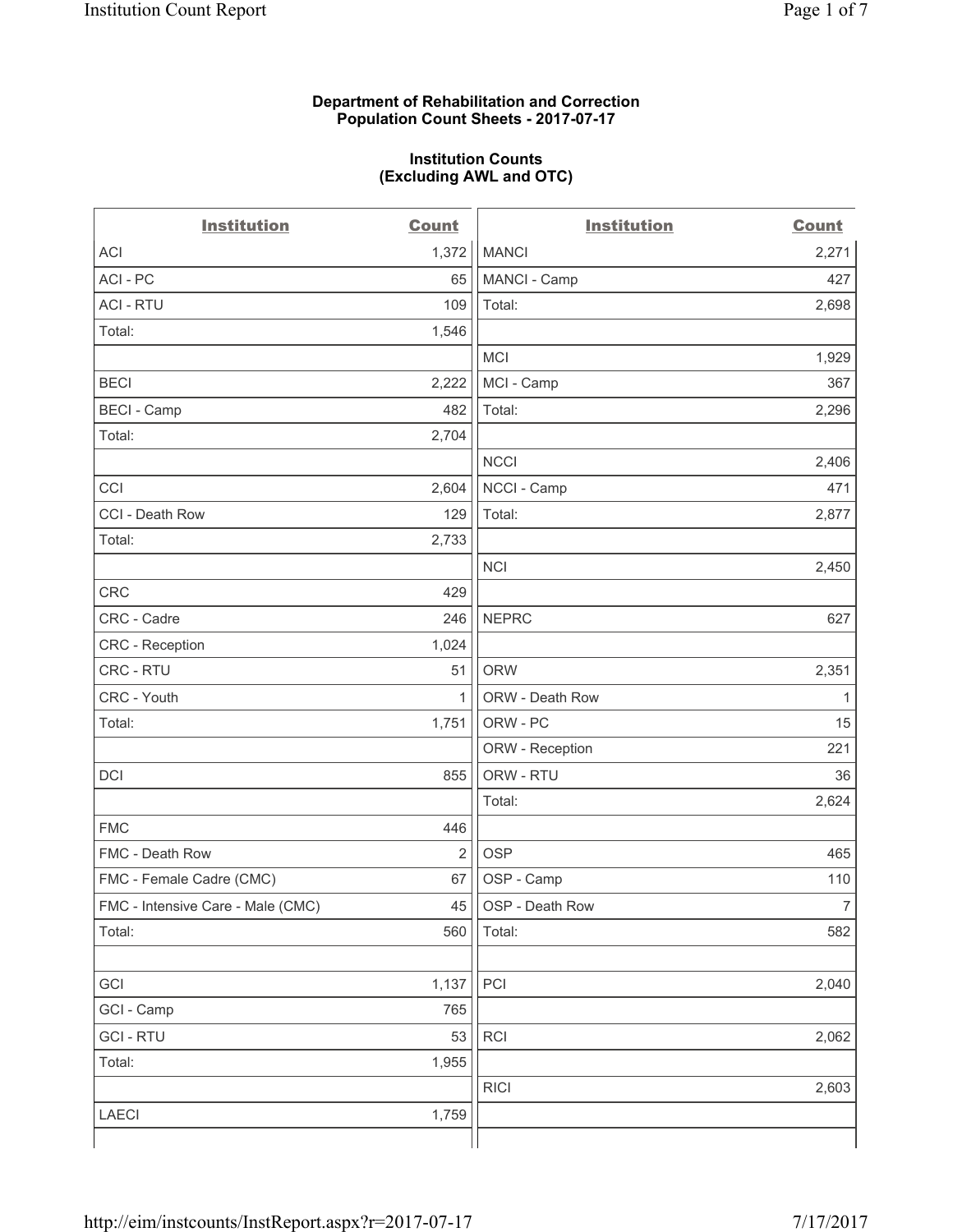|                          |       | SCI            | 2,042                              |
|--------------------------|-------|----------------|------------------------------------|
| LECI                     | 2,176 |                |                                    |
| LECI - Camp              | 185   | SOCF           | 1,286                              |
| Total:                   | 2,361 | SOCF - RTU     | 62                                 |
|                          |       | Total:         | 1,348                              |
| LOCI                     | 2,270 |                |                                    |
|                          |       | <b>TCI</b>     | 1,085                              |
| LORCI                    | 235   | TCI - Camp     | 440                                |
| LORCI - Cadre            | 150   | Total:         | 1,525                              |
| <b>LORCI - Reception</b> | 982   |                |                                    |
| Total:                   | 1,367 | <b>TOCI</b>    | 857                                |
|                          |       | TOCI - PC      | 100                                |
| <b>MACI</b>              | 1,103 | Total:         | 957                                |
| MACI - Minimum           | 1,274 |                |                                    |
| Total:                   | 2,377 | <b>WCI</b>     | 1,141                              |
|                          |       | <b>WCI-RTU</b> | 89                                 |
|                          |       | Total:         | 1,230                              |
|                          |       |                | 50,199<br><b>Total Population:</b> |

\* The Total Population includes 30 Offenders with Reason Codes 30 & 31. \*\* The Total Population includes 41 Offenders with Reason Code 0A.

# **Male Population by Security Level (Include AWL and Exclude OTC)**

| $\mathbf{v}$<br><b>Security Level</b> | <b>Body</b> | . .<br><b>AWL</b> | $(-OTC)$     | <b>Total</b> |
|---------------------------------------|-------------|-------------------|--------------|--------------|
| Total Level 5                         | 73          | 0                 | 0            | 73           |
| Total Level 4                         | 2,097       | 27                | 23           | 2,101        |
| Total Level 3                         | 11,569      | 136               | 101          | 11,604       |
| Total Level 2                         | 16,125      | 237               | 174          | 16,188       |
| Total Level 1                         | 15,926      | 143               | 74           | 15,995       |
| <b>Total Death Row</b>                | 139         | $\Omega$          | <sup>0</sup> | 139          |
| <b>Total Male</b>                     | 45,929      | 543               | 372          | 46,100       |

# **Female Population by Institution (Include AWL and Exclude OTC)**

| <b>Institution</b>       | <b>Body</b> | <b>AWL</b> | <u>(-OTC)</u> | <b>Total</b> |
|--------------------------|-------------|------------|---------------|--------------|
| <b>DCI</b>               | 855         | 13         | 10            | 858          |
| <b>FMC</b>               | 21          |            |               | 21           |
| FMC - Female Cadre (CMC) | 67          |            | 0             | 68           |
| <b>NEPRC</b>             | 626         | 12         |               | 631          |
| <b>ORW</b>               | 2,350       | 47         | 32            | 2,365        |
|                          |             |            |               |              |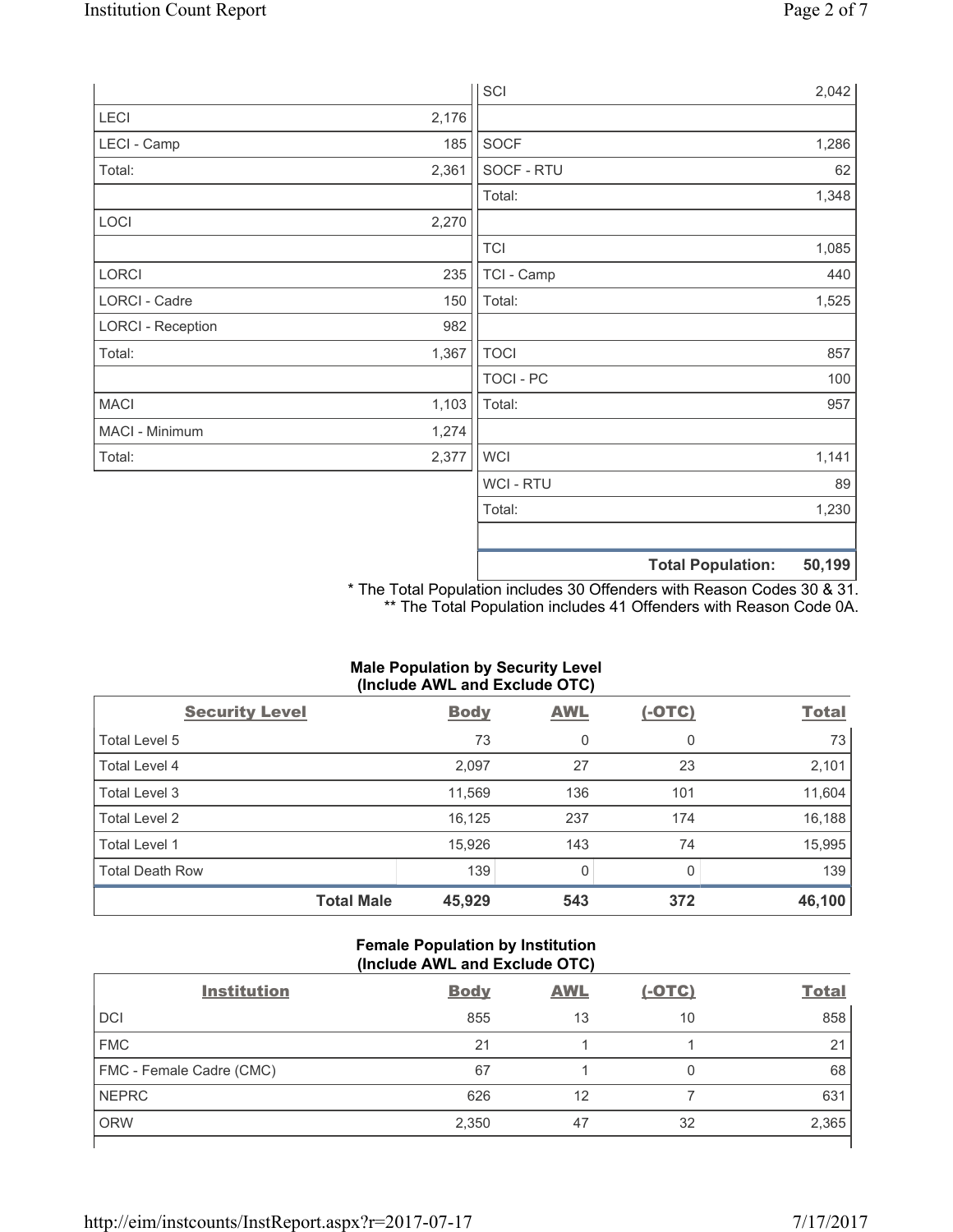| <b>ORW</b> - Death Row   |        | 0   |     |        |
|--------------------------|--------|-----|-----|--------|
| ORW - PC                 | 15     | 0   |     | 15     |
| ORW - Reception          | 221    |     |     | 221    |
| ORW - RTU                | 36     |     |     | 36     |
| <b>Total Female</b>      | 4,192  | 75  | 51  | 4,216  |
|                          |        |     |     |        |
| <b>Total Population:</b> | 50,121 | 618 | 423 | 50,316 |

#### **Male Population by Institution: Security Level 5 (Include AWL and Exclude OTC)**

|             | <b>Institution</b>   | <b>Body</b> | <b>AWL</b> | $(-OTC)$ | <b>Total</b> |
|-------------|----------------------|-------------|------------|----------|--------------|
| <b>LECI</b> |                      | ⌒           |            |          |              |
| <b>OSP</b>  |                      | 49          |            |          | 49           |
| <b>SOCF</b> |                      | 18          |            |          | 18           |
| SOCF - RTU  |                      |             |            |          |              |
| <b>TOCI</b> |                      |             |            |          |              |
|             | <b>Total Level 5</b> | 73          |            |          | 73           |

# **Male Population by Institution: Security Level 4 (Include AWL and Exclude OTC)**

| <b>Institution</b>       | <b>Body</b>      | <b>AWL</b>          | $(-OTC)$            | <b>Total</b>   |
|--------------------------|------------------|---------------------|---------------------|----------------|
| ACI                      | $\boldsymbol{9}$ | 0                   | $\boldsymbol{0}$    | 9              |
| CCI                      | $\overline{2}$   | $\mathsf{O}\xspace$ | $\mathbf 0$         | $\overline{2}$ |
| CRC                      | 20               | $\mathsf{O}\xspace$ | $\mathsf 0$         | 20             |
| CRC - Reception          | $\overline{2}$   | 0                   | $\mathbf 0$         | $\overline{2}$ |
| <b>FMC</b>               | 1                | $\mathsf{O}\xspace$ | $\mathbf 0$         | 1              |
| GCI                      | $\overline{2}$   | $\mathsf{O}\xspace$ | $\mathbf 0$         | $\mathbf 2$    |
| LECI                     | 8                | $\mathsf{O}\xspace$ | $\mathbf 0$         | $\,8\,$        |
| LOCI                     | $\mathfrak{S}$   | 0                   | $\mathbf 0$         | 3              |
| <b>LORCI</b>             | 13               | $\overline{2}$      | $\overline{2}$      | 13             |
| <b>LORCI - Reception</b> | $\overline{4}$   | $\mathsf{O}\xspace$ | $\mathsf{O}\xspace$ | $\overline{4}$ |
| <b>MACI</b>              | 22               | $\overline{2}$      | 1                   | 23             |
| <b>MANCI</b>             | 28               | $\mathbf{1}$        | 1                   | 28             |
| MCI                      | $\mathbf{1}$     | $\mathsf{O}\xspace$ | $\mathbf 0$         | 1              |
| <b>NCCI</b>              | $\overline{4}$   | $\mathsf{O}\xspace$ | $\mathbf 0$         | 4              |
| <b>NCI</b>               | 1                | 0                   | $\mathbf 0$         | 1              |
| <b>OSP</b>               | 409              | $\mathsf 3$         | $\,$ 3 $\,$         | 409            |
| PCI                      | 1                | $\mathsf{O}\xspace$ | $\mathbf 0$         | 1              |
| <b>RCI</b>               | 12               | $\mathsf{O}\xspace$ | $\mathbf 0$         | 12             |
| <b>RICI</b>              | 5                | $\mathbf 0$         | $\mathbf 0$         | $\sqrt{5}$     |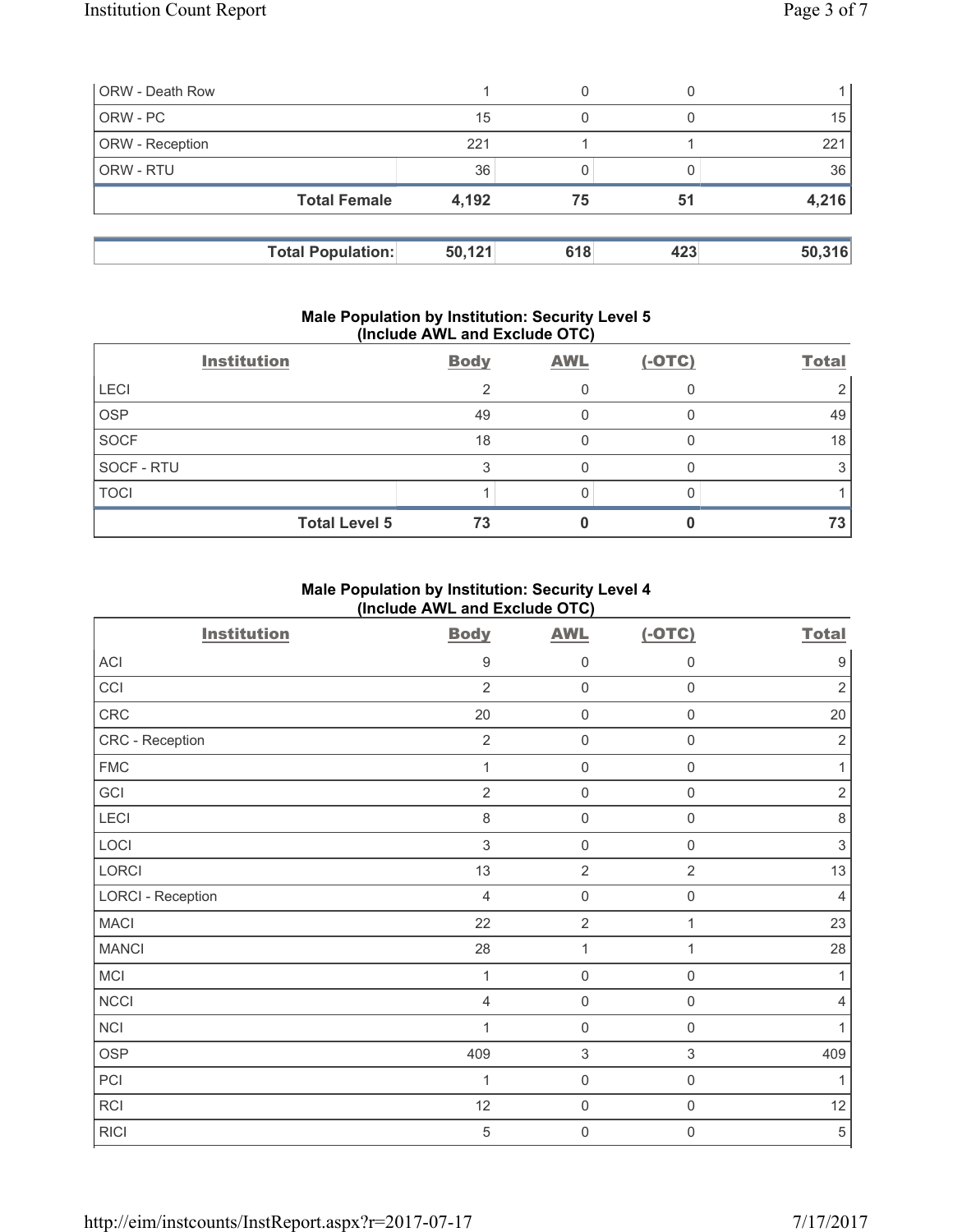| SCI              |                      |       |    |    |       |
|------------------|----------------------|-------|----|----|-------|
| <b>SOCF</b>      |                      | 1,264 | 16 | 13 | 1,267 |
| SOCF - RTU       |                      | 57    |    |    | 57    |
| <b>TCI</b>       |                      | 8     |    |    | 8     |
| <b>TOCI</b>      |                      | 187   |    |    | 187   |
| <b>TOCI - PC</b> |                      | 19    |    |    | 19    |
| <b>WCI</b>       |                      | 11    |    |    | 11    |
| WCI - RTU        |                      |       |    |    |       |
|                  | <b>Total Level 4</b> | 2,097 | 27 | 23 | 2,101 |

# **Male Population by Institution: Security Level 3 (Include AWL and Exclude OTC)**

| <b>Institution</b>                | <b>Body</b>    | <b>AWL</b>          | $(-OTC)$            | <b>Total</b>   |
|-----------------------------------|----------------|---------------------|---------------------|----------------|
| ACI                               | 21             | $\mathsf{O}\xspace$ | $\mathsf 0$         | 21             |
| ACI-PC                            | $\mathbf{1}$   | $\mathsf{O}\xspace$ | $\mathbf 0$         | $\mathbf{1}$   |
| <b>BECI</b>                       | $\mathbf{1}$   | $\mathbf 0$         | $\mathsf 0$         | $\mathbf{1}$   |
| <b>CRC</b>                        | 86             | $\sqrt{3}$          | $\sqrt{2}$          | 87             |
| CRC - Cadre                       | 139            | $\mathsf{O}\xspace$ | $\mathbf 0$         | 139            |
| CRC - Reception                   | 567            | 11                  | $\,8\,$             | 570            |
| CRC - RTU                         | 49             | $\mathsf{O}\xspace$ | $\mathsf{O}\xspace$ | 49             |
| <b>FMC</b>                        | $\,6$          | $\mathbf 0$         | $\mathsf 0$         | $\,6$          |
| FMC - Intensive Care - Male (CMC) | $\overline{4}$ | $\mathsf{O}\xspace$ | $\mathsf 0$         | $\overline{4}$ |
| GCI                               | $\overline{2}$ | $\mathbf 0$         | $\mathsf 0$         | $\overline{2}$ |
| <b>LAECI</b>                      | $\overline{2}$ | $\mathbf 0$         | $\mathsf 0$         | $\overline{2}$ |
| <b>LECI</b>                       | 2,153          | 16                  | 13                  | 2,156          |
| LOCI                              | $\mathbf{1}$   | $\mathbf 0$         | $\mathsf 0$         | $\mathbf{1}$   |
| LORCI                             | 27             | 23                  | 20                  | 30             |
| <b>LORCI - Cadre</b>              | 94             | $\mathsf{O}\xspace$ | $\mathsf{O}\xspace$ | 94             |
| <b>LORCI - Reception</b>          | 404            | $\mathbf{1}$        | $\mathbf{1}$        | 404            |
| <b>MACI</b>                       | 1,009          | $\,$ 6 $\,$         | $\overline{2}$      | 1,013          |
| <b>MANCI</b>                      | 2,204          | 27                  | 22                  | 2,209          |
| MANCI - Camp                      | $\mathbf{1}$   | $\mathbf 0$         | $\mathsf 0$         | 1              |
| <b>MCI</b>                        | $\mathbf{1}$   | $\mathsf 0$         | $\mathsf 0$         | 1              |
| <b>NCCI</b>                       | $\overline{7}$ | $\mathbf{1}$        | $\mathbf{1}$        | $\overline{7}$ |
| <b>NCI</b>                        | 3              | $\mathbf 0$         | $\mathbf 0$         | $\mathfrak{S}$ |
| <b>OSP</b>                        | 6              | $\mathsf{O}\xspace$ | $\mathsf 0$         | $\,6$          |
| PCI                               | 28             | $\overline{2}$      | $\mathbf 0$         | 30             |
| RCI                               | 1,894          | 24                  | 18                  | 1,900          |
| <b>RICI</b>                       | 10             | $\mathsf{O}\xspace$ | $\mathsf{O}\xspace$ | 10             |
| <b>SOCF</b>                       | $\mathsf 3$    | $\mathbf 0$         | $\mathsf 0$         | $\mathsf 3$    |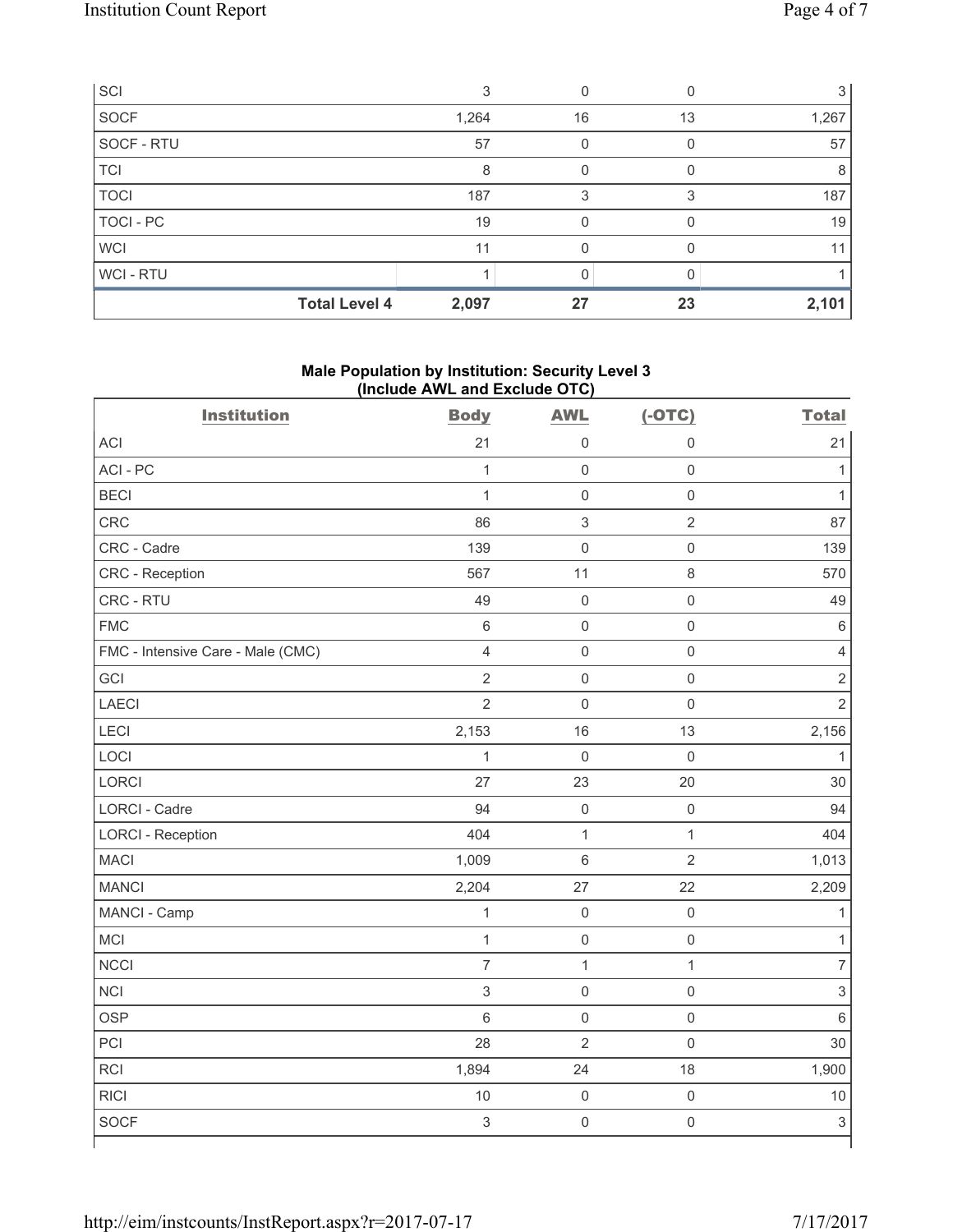| SOCF - RTU           |        |     |     |        |
|----------------------|--------|-----|-----|--------|
| <b>TCI</b>           | 1,028  | 10  |     | 1,031  |
| TCI - Camp           |        |     |     |        |
| <b>TOCI</b>          | 522    |     | 3   | 526    |
| TOCI - PC            | 81     |     |     | 81     |
| <b>WCI</b>           | 1,124  | 5   |     | 1,125  |
| <b>WCI-RTU</b>       | 88     |     |     | 88     |
| <b>Total Level 3</b> | 11,569 | 136 | 101 | 11,604 |

# **Male Population by Institution: Security Level 2 (Include AWL and Exclude OTC)**

| <b>Institution</b>                | <b>Body</b>    | <b>AWL</b>          | $(-OTC)$            | <b>Total</b>   |
|-----------------------------------|----------------|---------------------|---------------------|----------------|
| <b>ACI</b>                        | 677            | $\sqrt{5}$          | $\overline{2}$      | 680            |
| ACI-PC                            | 62             | $\mathbf 0$         | $\mathsf{O}\xspace$ | 62             |
| <b>ACI - RTU</b>                  | 74             | $\mathbf 0$         | $\mathsf{O}\xspace$ | 74             |
| <b>BECI</b>                       | 1,429          | 19                  | 10                  | 1,438          |
| CCI                               | 1,891          | 19                  | 14                  | 1,896          |
| CRC                               | 156            | 3                   | $\sqrt{2}$          | 157            |
| CRC - Cadre                       | 107            | $\mathsf{O}\xspace$ | $\mathsf{O}\xspace$ | 107            |
| CRC - Reception                   | 298            | $\overline{7}$      | $\overline{7}$      | 298            |
| CRC - RTU                         | $\mathbf{1}$   | $\mathsf{O}\xspace$ | $\mathsf{O}\xspace$ | $\mathbf{1}$   |
| CRC - Youth                       | $\mathbf{1}$   | $\mathsf{O}\xspace$ | $\mathsf{O}\xspace$ | $\mathbf{1}$   |
| <b>FMC</b>                        | $\overline{7}$ | $\mathbf{1}$        | $\mathsf{O}\xspace$ | $\,8\,$        |
| FMC - Intensive Care - Male (CMC) | 16             | $\mathsf{O}\xspace$ | $\mathsf{O}\xspace$ | 16             |
| GCI                               | 571            | 5                   | $\overline{2}$      | 574            |
| <b>GCI-RTU</b>                    | 39             | $\mathbf 0$         | $\mathsf{O}\xspace$ | 39             |
| <b>LAECI</b>                      | 1,072          | 23                  | 20                  | 1,075          |
| LECI                              | $\mathbf 1$    | $\mathsf{O}\xspace$ | $\mathsf{O}\xspace$ | $\mathbf{1}$   |
| LOCI                              | 1,239          | 8                   | $\,6$               | 1,241          |
| LORCI                             | 129            | 32                  | 29                  | 132            |
| LORCI - Cadre                     | 45             | $\mathsf{O}\xspace$ | $\mathsf{O}\xspace$ | 45             |
| <b>LORCI - Reception</b>          | 327            | $\mathbf 1$         | $\mathsf{O}\xspace$ | 328            |
| <b>MACI</b>                       | 72             | $\mathbf{1}$        | $\mathbf{1}$        | 72             |
| <b>MANCI</b>                      | 21             | $\mathbf 0$         | $\mathbf 0$         | 21             |
| MCI                               | 1,468          | 23                  | 13                  | 1,478          |
| MCI - Camp                        | $\overline{2}$ | $\mathbf 0$         | $\mathsf{O}\xspace$ | $\overline{2}$ |
| <b>NCCI</b>                       | 1,389          | 20                  | 20                  | 1,389          |
| <b>NCI</b>                        | 1,683          | 21                  | 19                  | 1,685          |
| PCI                               | 705            | 15                  | $\sqrt{5}$          | 715            |
| RCI                               | 156            | $\mathsf{O}\xspace$ | $\mathsf{O}\xspace$ | 156            |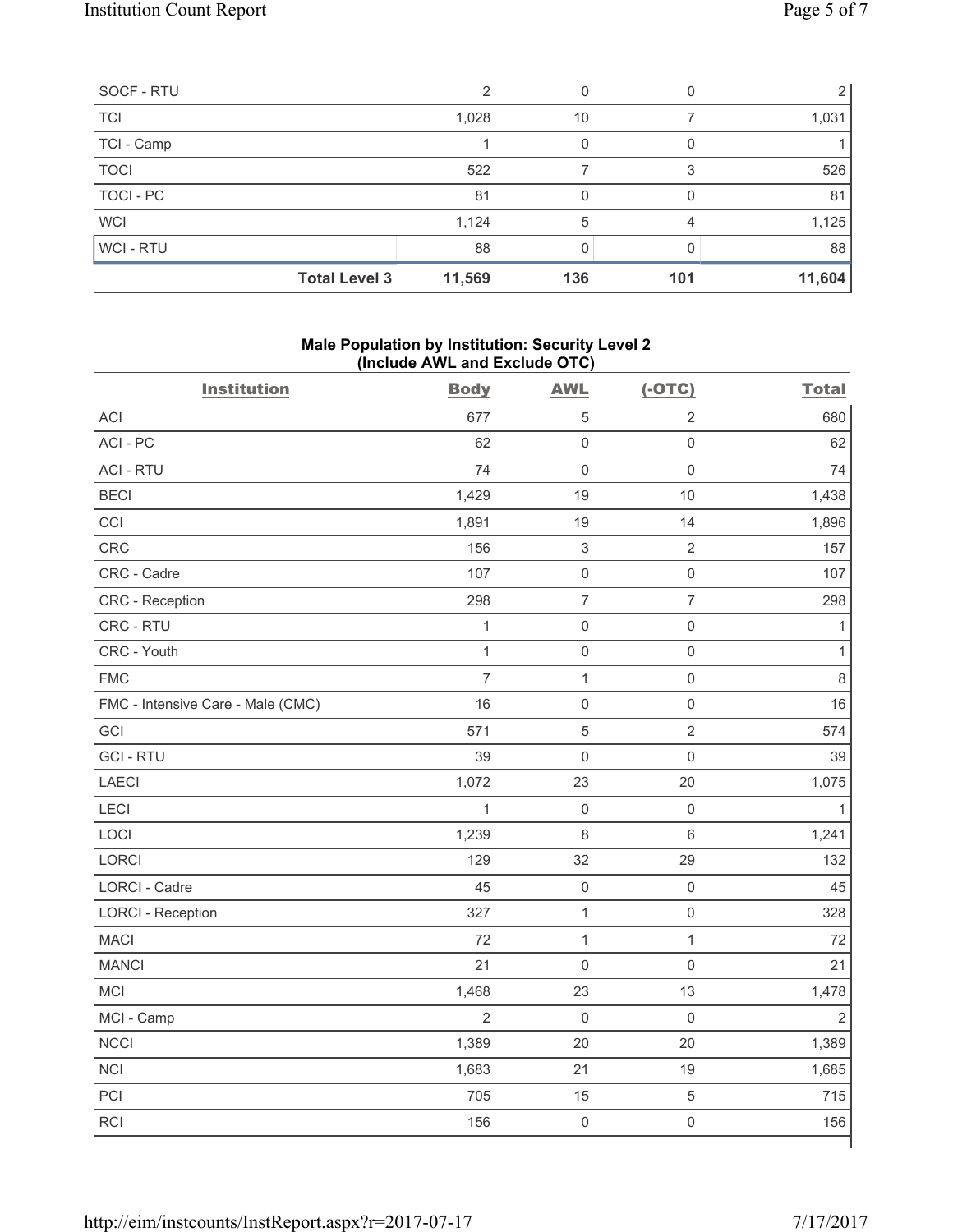| <b>RICI</b>          | 1,531  | 23  | 16  | 1,538  |
|----------------------|--------|-----|-----|--------|
| SCI                  | 943    |     |     | 946    |
| <b>TCI</b>           | 6      |     |     | 6      |
| <b>TOCI</b>          |        |     |     |        |
| <b>WCI</b>           | 5      |     |     | 5      |
| <b>Total Level 2</b> | 16,125 | 237 | 174 | 16,188 |

# **Male Population by Institution: Security Level 1 (Include AWL and Exclude OTC)**

| <b>Institution</b>                | <b>Body</b>    | <b>AWL</b>                | $(-OTC)$                  | <b>Total</b>   |
|-----------------------------------|----------------|---------------------------|---------------------------|----------------|
| <b>ACI</b>                        | 665            | 3                         | 1                         | 667            |
| ACI-PC                            | $\overline{2}$ | $\mathsf 0$               | $\mathsf 0$               | $\overline{2}$ |
| <b>ACI - RTU</b>                  | 35             | $\mathsf 0$               | $\mathsf 0$               | 35             |
| <b>BECI</b>                       | 792            | 11                        | $\overline{4}$            | 799            |
| <b>BECI - Camp</b>                | 482            | $\mathsf{O}\xspace$       | $\mathbf 0$               | 482            |
| CCI                               | 710            | $\sqrt{3}$                | $\mathbf{1}$              | 712            |
| CRC                               | 102            | $\overline{4}$            | $\ensuremath{\mathsf{3}}$ | 103            |
| CRC - Reception                   | 153            | $\ensuremath{\mathsf{3}}$ | $\mathsf 3$               | 153            |
| CRC - RTU                         | 1              | $\mathsf{O}\xspace$       | $\mathsf{O}\xspace$       | 1              |
| <b>FMC</b>                        | 410            | $\ensuremath{\mathsf{3}}$ | $\mathbf{1}$              | 412            |
| FMC - Intensive Care - Male (CMC) | 25             | $\mathsf{O}\xspace$       | $\mathsf 0$               | 25             |
| GCI                               | 562            | 11                        | $\,6\,$                   | 567            |
| GCI - Camp                        | 765            | $\overline{2}$            | $\mathbf{1}$              | 766            |
| <b>GCI-RTU</b>                    | 14             | $\mathsf{O}\xspace$       | $\mathbf 0$               | 14             |
| <b>LAECI</b>                      | 685            | $\sqrt{5}$                | $\overline{4}$            | 686            |
| <b>LECI</b>                       | 12             | $\mathsf{O}\xspace$       | $\mathsf 0$               | 12             |
| LECI - Camp                       | 185            | $\mathbf 0$               | $\mathbf 0$               | 185            |
| LOCI                              | 1,027          | $\sqrt{5}$                | $\mathsf 0$               | 1,032          |
| <b>LORCI</b>                      | 66             | $\,8\,$                   | $\,6\,$                   | 68             |
| <b>LORCI - Cadre</b>              | 11             | $\mathsf{O}\xspace$       | $\mathsf{O}\xspace$       | 11             |
| <b>LORCI - Reception</b>          | 247            | $\overline{2}$            | $\overline{2}$            | 247            |
| MACI - Minimum                    | 1,274          | $\sqrt{5}$                | $\mathbf{1}$              | 1,278          |
| <b>MANCI</b>                      | 17             | $\overline{2}$            | $\overline{2}$            | 17             |
| MANCI - Camp                      | 426            | $\mathsf{O}\xspace$       | $\mathsf{O}\xspace$       | 426            |
| MCI                               | 459            | $\overline{7}$            | 1                         | 465            |
| MCI - Camp                        | 365            | $\mathsf{O}\xspace$       | $\mathsf{O}\xspace$       | 365            |
| <b>NCCI</b>                       | 1,006          | $\,8\,$                   | 5                         | 1,009          |
| NCCI - Camp                       | 471            | $\mathbf 1$               | $\mathbf{1}$              | 471            |
| <b>NCI</b>                        | 761            | $\overline{4}$            | $\mathsf 3$               | 762            |
| OSP                               | $\mathbf{1}$   | $\overline{2}$            | $\overline{2}$            | $\mathbf{1}$   |